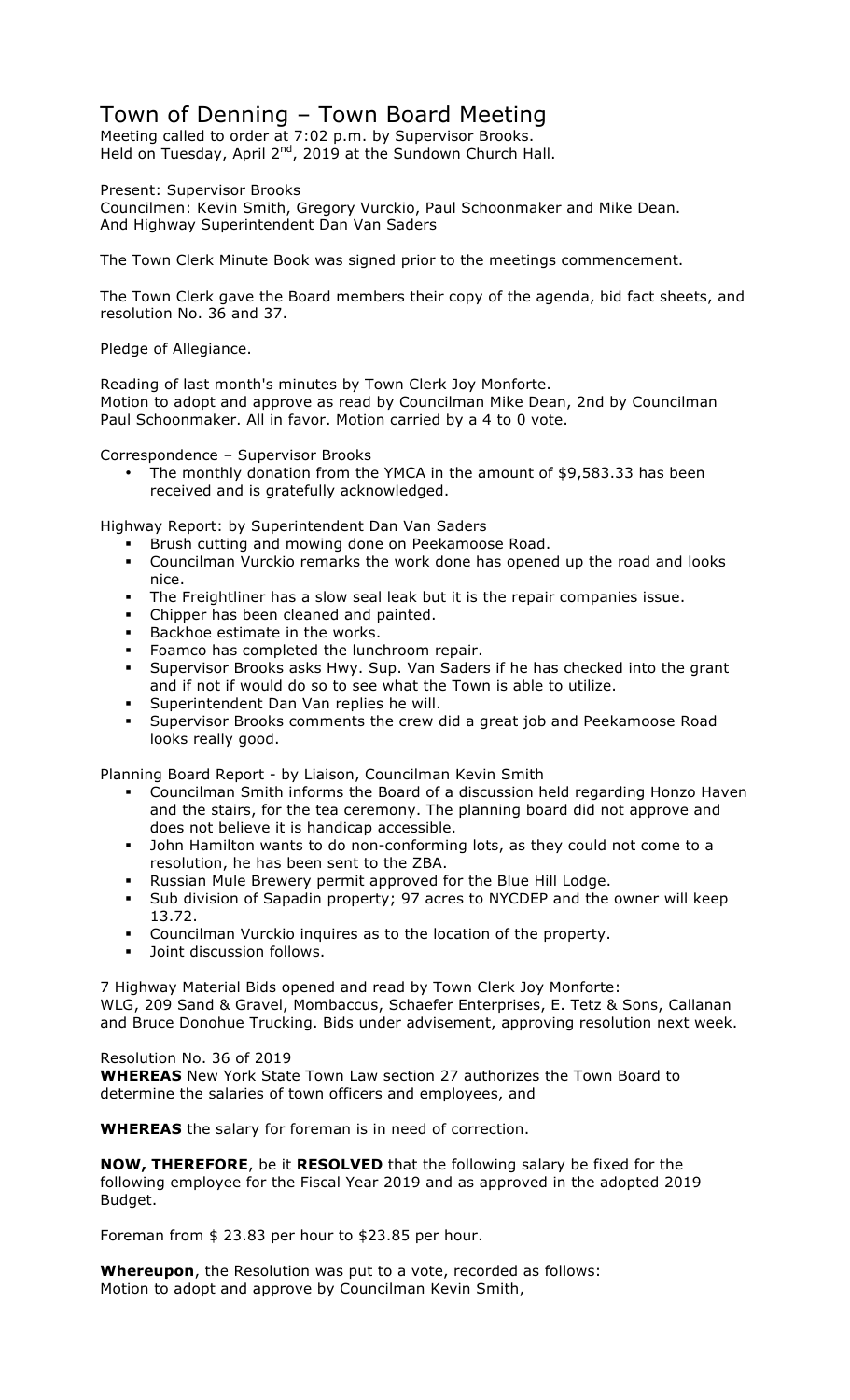2<sup>nd</sup> by Councilman Paul Schoonmaker. Roll Call Vote: Councilman Mike Dean AYE Councilman Paul Schoonmaker AYE Councilman Kevin Smith AYE Councilman Gregory Vurckio AYE Supervisor David Brooks AYE Motion carried following a unanimous roll call vote.

Resolution No. 37 of 2019

**WHEREAS** the Town of Denning Town Board wishes to record its deep sorrow over the passing of Mrs. Dorothy Conklin; and

**WHEREAS** Mrs. Conklin served as an Election Inspector for the Town of Denning for decades, ending in 2011, and

**WHEREAS** the Town of Denning Town Board is grateful for her contributions as an outstanding citizen to her community.

**NOW THERFORE BE IT RESOLVED** that the Town of Denning Town Board **HEREBY**  orders; Resolution No. 37 of 2019 entered into the official record of the Town and for a certified copy of this resolution be sent her family, in recognition of her service.

**Whereupon**, the Resolution was put to a vote, recorded as follows:

Motion to adopt and approve by Councilman Mike Dean,

2<sup>nd</sup> by Councilman Gregory Vurckio. Roll Call Vote: Councilman Mike Dean AYE Councilman Paul Schoonmaker AYE Councilman Kevin Smith AYE Councilman Gregory Vurckio AYE Supervisor David Brooks AYE Motion carried following a unanimous roll call vote.

Supervisor Comments:

- Supervisor Brooks informs the Board that no changes will be made for the Blue Hole other than increasing the number of daily permits allowed by 10.
- He states he does not believe the the parking lot or walk way will be done this year and believes they are waiting the the new management plan to be approved.
- A new academy class this year and he is hopeful they will get additional help.
- The Sundown Bridge will not be done this year as UCDPW is behind on work, although they have secured funding for it.
- Met with Spectrum, they were not awarded any grants, further build out will be slow but he will continue to push for it.
- Sundown Creek meeting on April 12<sup>th</sup> with Councilman Vurckio, still on schedule although a design change is possible. He hopes to get the channel back where it should be.
- Septic's bids opened, low bidder is \$244,000.00, high bidder over \$500,000.00.
- Decision next week, bids currently under review by Lamont Engineers.
- Steel up on the CWC/NYDEP building, he feels it will be good for the organization and an increase in parking.
- Peter Lopez spoke of getting rid of the LAP Program and putting the funds toward flood mitigation.

Supervisor Brooks calls for Councilmen Comments:

- ! Councilman Schoonmaker gives a full update on court cases and the next court date is the  $17<sup>th</sup>$  of April.
- ! Councilman Dean inquires as to when the Town will start crushing material?
- ! Hwy. Super. Van Saders replies it is still frozen.
- ! Councilman Dean asks how a long a highway employee is and when he will be back to work for his toe issue.
- Hwy. Super. Van Saders replies in another two weeks.

Supervisor Brooks call for Public Comment:

- o Supervisor Brooks opens a discussion with Mr. Hnatiw of the issues on White House Road.
- o The pictures submitted are atrocious and after receiving them, Supervisor Brooks went to view the site and found most removed.
- o Mr. Hnatiw states he did remove some and the rest he threw over the bank. There are two batteries sitting on his property right across from my drive way along with a transmission fluid jug on its side. He is unhappy with the way the case is being handled by the court.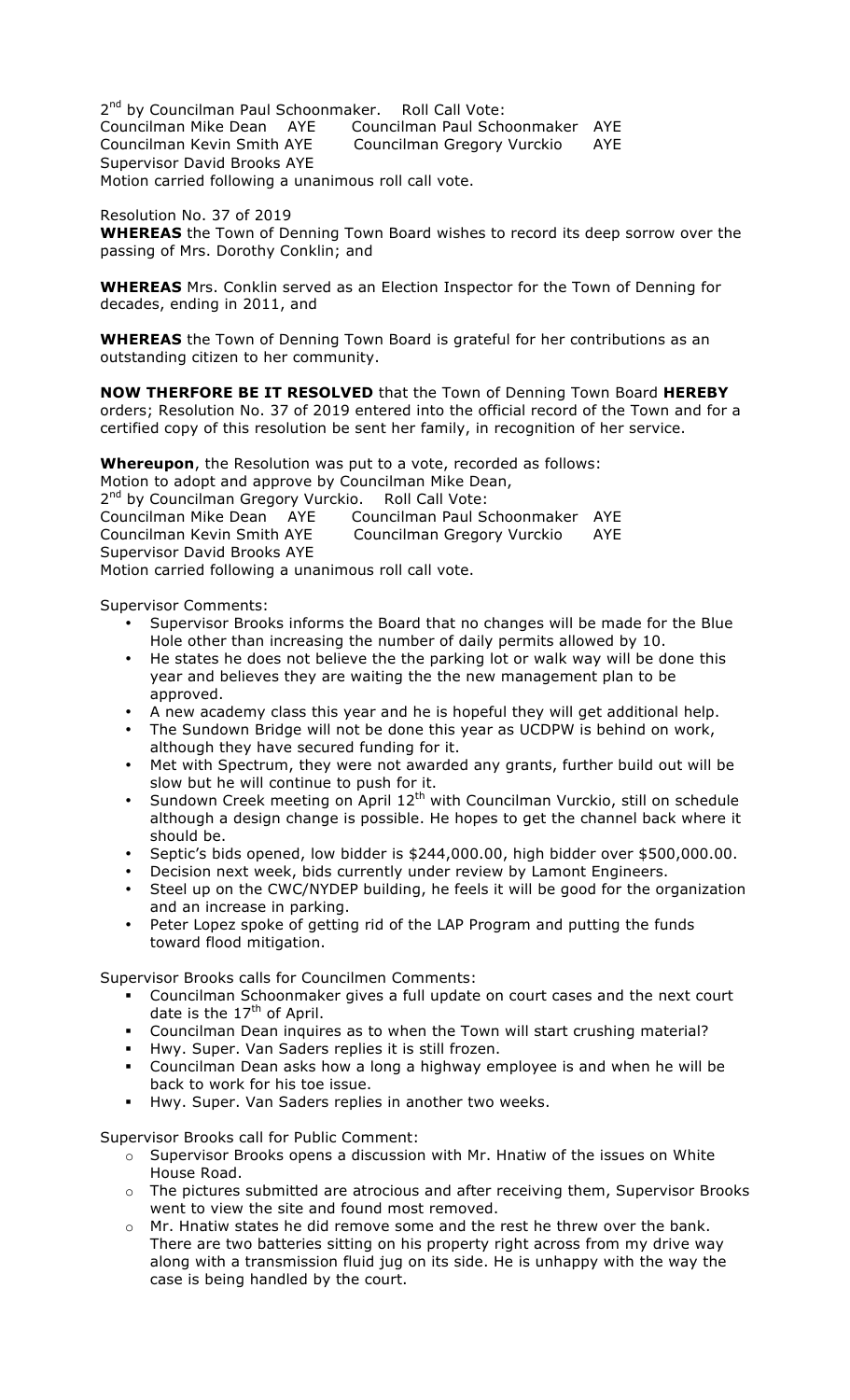- o Supervisor Brooks states the Town Boards only control is financial; the judge is an elected official.
- o Mrs. Hnatiw comments he, the judge, should have recused himself. There are 22 vehicles at last count on the property.
- o Mr. Hnatiw states he moves things around he does not remove them. He has a motor upside down; you can't say there aren't any fluids aren't coming out of it.
- o Mr. Hnatiw again suggests involving the Attorney for the Town in the case.

Supervisor Brooks call for any further comments or discussion. There is none.

Motion to adjourn 8:00 by Councilman Gregory Vurckio, 2<sup>nd</sup> by Councilman Mike Dean, All in favor.

Respectfully Submitted by Joy Monforte, RMC, Town Clerk, April 3rd, 2019

Next Meeting: Tuesday, April 9<sup>th</sup>, 2019 at 7 pm at the Denning Town Hall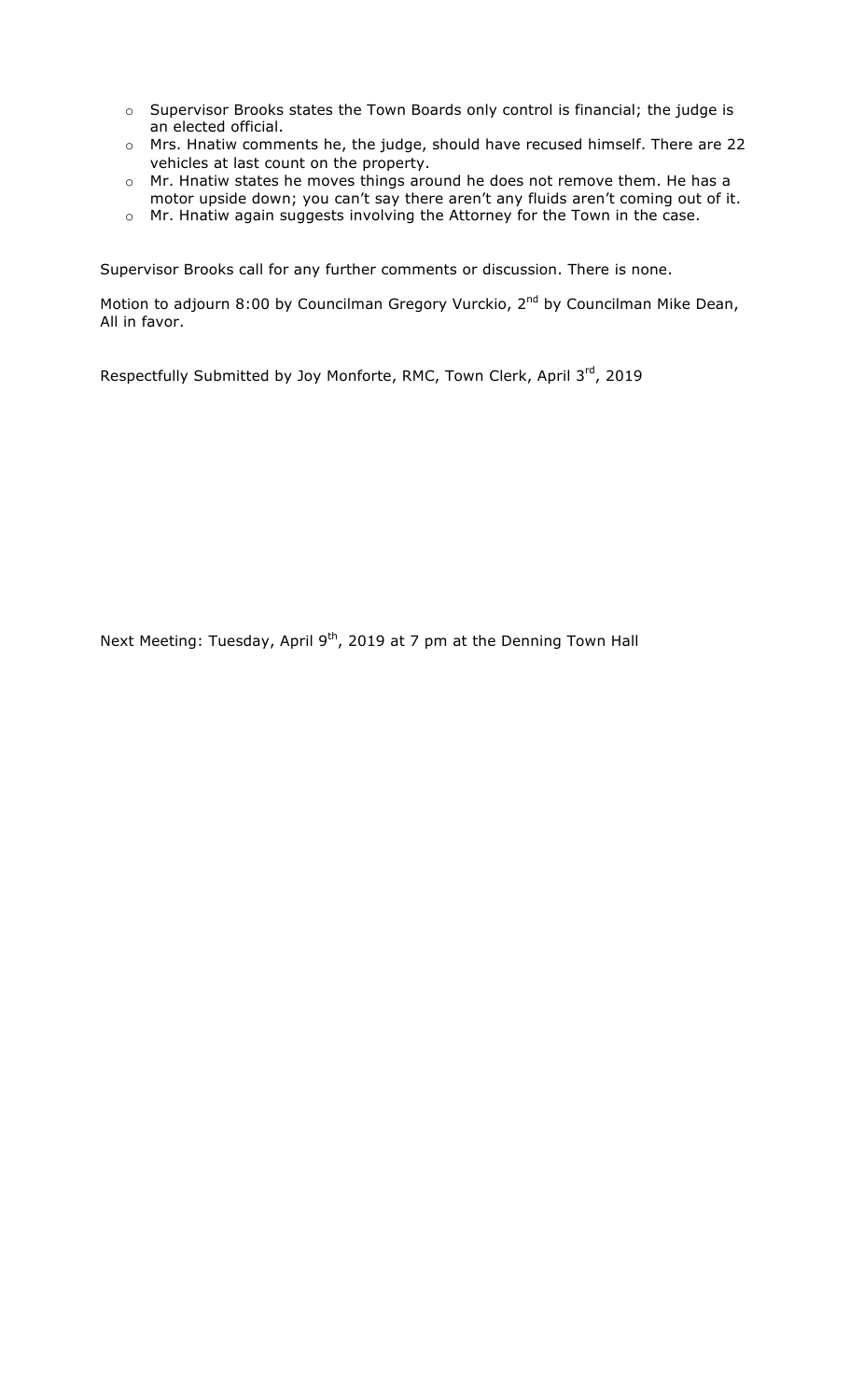## Town of Denning – Town Business Meeting

Meeting held on Tuesday, April 9<sup>th</sup>, 2019 at the Denning Town Hall. Called to order at 7:00 p.m. by Supervisor David Brooks.

Present: Supervisor David Brooks

Councilmen: Mike Dean, Paul Schoonmaker, Kevin Smith and Gregory Vurckio. Highway Superintendent Dan Van Saders.

The Town Clerk Minute Book was signed prior to the start of the meeting.

The Town Clerk gave the Board members their copy of the agenda, and Resolutions No. 36A thru 39 of 2019. As well as, the Budget vs. Actual thru March 2019.

## Pledge of Allegiance

Supervisor Brooks introduces attorney Kevin Young, Lamont engineers Jim Gillespie and Chris Yacobucci.

Jim Gillespie submits a packet for the Town Boards consideration and approval.

- $\triangleright$  Delaware Bulldozing is the low bidder; their credentials have been verified. Delaware Bulldozing has done 2300 septic's to date.
- $\triangleright$  In the packet is the letter of recommendation, a spread sheet with all of the bidders listed, and a Notice of Award, which is to be signed by the Supervisor pending Town Board approval.
- $\triangleright$  Construction could start at the end of May, the contractor needs to verify some piping measurements on a few properties.

Kevin Young asks Mr. Gillespie what the next step is?

- $\triangleright$  Mr. Gillespie replies once the Notice of Award is signed the contractor has 45 days to get all of his paperwork, insurance and bond in place.
- $\triangleright$  Lamont engineers will then review, after review a Notice to Proceed will be sent, then a pre-construction meeting will be held, the public is invited if they choose to attend.

Kevin Young asks who decides and if the order of replacement has been established?

Mr. Gillespie replies Lamont Engineering set the priority construction list. Lamont will also do the construction observation. The CWC may come, however the NYCDEP will be in attendance.

Brief discussion on the Ulster County Dept. of Health and their waiver for the DEP to be lead agency.

- $\triangleright$  Four inspections; septic tank, leach field, pumping station and final property restoration.
- $\triangleright$  Thirteen to be done this year, an average of 2 to 3 days per system, a few may take little longer.
- $\triangleright$  Payment: the contractor may submit a payment application to Lamont who will review, then the Town Board must approve, after which it would go the the CWC for final payment, 2 party check in the name of the contractor and the Town of Denning.

Mr. Kevin Yong reminds the Board of the 2020 budget for the District must be done this year, as well as the investment responsibilities. He suggests having a local contractor and engineer on call. Mr. Young reminds the Board this is their final opt out, after this the Town is committed.

Resolution No. 39 of 2019 read by Supervisor Brooks

## **RESOLUTION OF THE TOWN BOARD OF THE TOWN OF DENNING AUTHORIZING THE TOWN SUPERVISOR AND THE PROJECT ENGINEER TO AWARD CONTRACTS TO THE LOWEST RESPONSIBLE BIDDER**

**WHEREAS,** the Town Board of the Town of Denning ("Town Board") previously entered into an agreement with the Catskill Watershed Corporation ("CWC") to participate in the Community Wastewater Management Program ("Program"), which provides for the planning, design and construction of community septic systems and/or the creation of septic maintenance districts in the NYC Watershed West of the Hudson River; and

**WHEREAS,** CWC's consultant for the Program, Lamont Engineers, has prepared a Preliminary Engineer's Report for the Hamlet of Claryville in the Town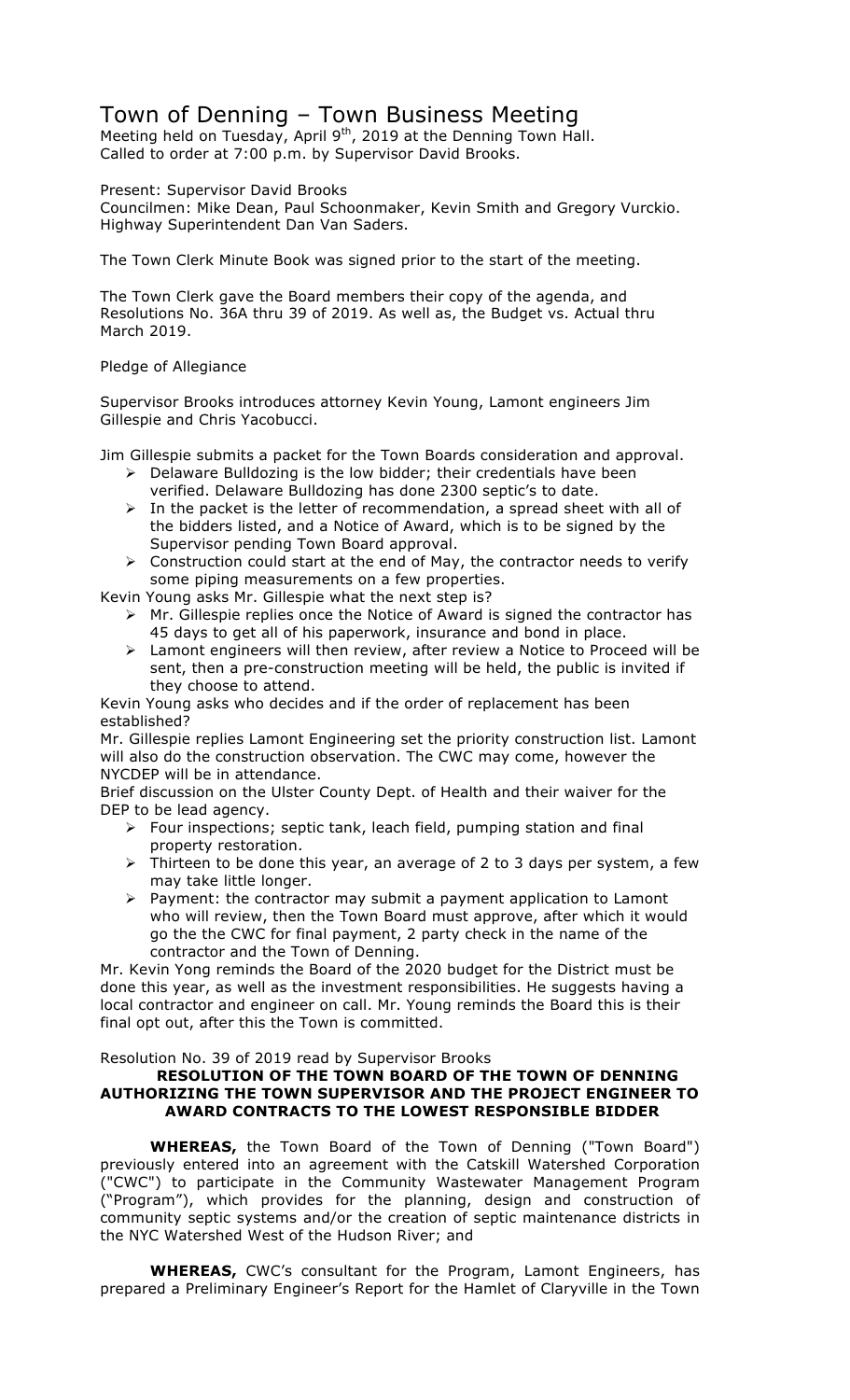of Denning, evaluating various alternative methods for managing the wastewater needs of the hamlet; and

**WHEREAS,** the Town Board of the Town of Denning, by resolution passed August 8, 2018, established the Claryville-Denning Septic Maintenance District ("District") to be funded through a block grant administered by CWC under the Program; and

**WHEREAS**, the Preliminary Engineering Report identified thirteen (13) septic systems in the District for replacement during the initial phase of design and construction; and

**WHEREAS,** the Town Board solicited bids to retain the services of contractors to replace the initial 13 septic systems in accordance with design plans prepared by CWC's consultant under the Program; and

**WHEREAS,** the Town has received the bids for the replacement of the initial 13 septic systems. By this resolution, the Town Board is authorizing the Supervisor, with assistance from the Project Engineer, to award the contracts to the lowest responsible bidder as set forth below;

**NOW BE IT RESOLVED,** that the Board authorizes the Project Engineer to issue letters of award to the following lowest responsible bidders:

| <b>Project Component</b> | Contractor                | <b>Bid Amount</b> |
|--------------------------|---------------------------|-------------------|
| Contract No. $1 -$       |                           |                   |
| General Construction     | Delaware Bulldozing Corp. |                   |
| \$274,140.00             |                           |                   |

**BE IT FURTHER RESOLVED,** that the Town Board authorizes Supervisor Brooks to work with the Project Engineer and the Project Attorney to negotiate with the respective lowest responsible bidders on the terms, conditions and final specifications of the Project, and to execute contracts with those bidders; and

**BE IT FURTHER RESOLVED, that the Town Board authorizes Supervisor** Brooks to execute all payment applications upon approval of the Project Engineer.

**Whereupon**, the Resolution was put to a vote, recorded as follows: Motion to adopt and approve by Councilman Mike Dean, 2<sup>nd</sup> by Councilman Gregory Vurckio. Roll Call Vote:

Councilman Mike Dean AYE Councilman Paul Schoonmaker AYE Councilman Kevin Smith AYE Councilman Gregory Vurckio AYE Supervisor David Brooks AYE Motion carried following a unanimous roll call vote.

Supervisor Brooks and the Town Board thank both Lamont Engineers and attorney Kevin Young, for their hard work and efforts on behalf of the residents of the Town of Denning, in the Septic District.

Town Board discussion opened on pump outs – to be done in 2021. Supervisor Brooks comments he would like to continue with Lamont Engineers as they know the District and the systems, also would like to contract with the CWC for inspections and pump outs.

Highway Pre Pay Vouchers presented by Hwy Super. Van Saders. (see Warrant #4 Pre-Pay, voucher #11-12) MVP Healthcare Inc. DA9060.8 \$8,324.86 Trust & Agency Account DA9030.8 \$852.52, \$847.65. Whereupon a Motion to approve and pay Highway Pre Paid Vouchers was made by Councilman Mike Dean, 2<sup>nd</sup> by Councilman Gregory Vurckio. All in favor.

Highway Vouchers presented by Highway Superintendent Dan Van Saders. (see Warrant #4, voucher #50-62) Apalachee Marine DA5142.4 \$2,705.75 Bottini Fuel Corp. DA5142.4 \$4,343.64 Case Tire Service. DA5130.4 \$1,049.70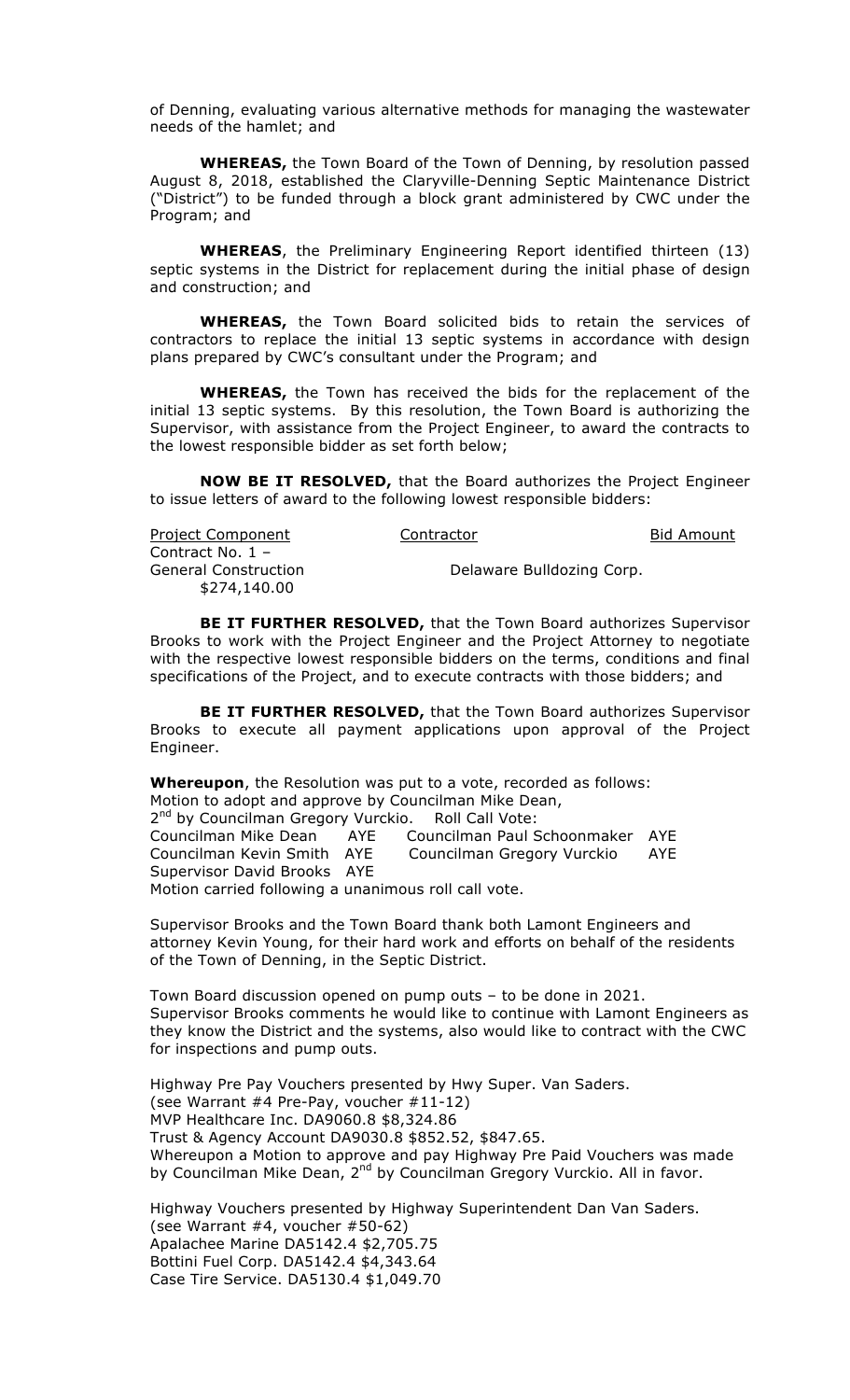Fleet Pride DA5130.4 \$735.96 Hoffman Equip. DA5130.4 \$127.51 Home Depot DA5130.4 \$71.04 M&M Ford DA5130.4 \$172.83 Osterhoudt Corp. DA5142.4 \$1,712.50, \$1,663.57 Safelite Fulfillment, Inc. DA5130.4 \$377.97 Shakelton Auto & Truck Center DA5130.4 \$1,206.44 Tractor Supply DA5130.4 \$291.57 Healthcare Reimbursement Act DA9060.8 \$5,000.00 Whereupon a Motion to approve and pay Highway Fund vouchers by Councilman Paul Schoonmaker, 2<sup>nd</sup> by Councilman Mike Dean. Motion carried 4 to 0 vote.

Supervisor Brooks ask Hwy. Super. Van Saders how the grant is proceeding? Hwy. Super. Van Saders asks if the Town Board really wants more guard rails? Discussion follows. Hwy Super. Van Saders will check into it further.

Hwy Super Van Saders informs the Board the backhoe estimate will be available tomorrow, that is when the representative is coming, at 1 pm.

Hwy. Super. Van Saders opens a discussion on the salt bid for next year, last year used 900 tons, a 50/50 use of both. Discussion follows on white vs. green treated, also on cost difference between bid amount and if ordering over amount, along with the possibility they could cut the Town off. The Town must use 70% of what is ordered, he will order 960 tons for next year.

Councilman Mike Dean comments this is the lowest snow total since has started keeping records.

Supervisor Brooks tells Hwy. Super. Van Saders Peekamoose Road looks good, it will help with line of site and keeping sun on the road.

Supervisor Brooks ask Hwy. Super. Van Saders if he has reviewed the hwy. material acceptance resolution and if he is satisfied it is correct and he is in agreement? Hwy. Super. Van Saders replies yes he has reviewed it and is satisfied. He and the Town Clerk looked it over.

Hwy. Super. Van Saders informs the Town Board of training taken by the highway crew pertaining to Dig Safe NY, you must call 811 or go on line for approval, prior to digging.

Hwy. Super. Van Saders informs the Town Board he is taking the next 2 weeks off prior to leaving the meeting, as his portion of the meeting has concluded.

General Pre Pay Vouchers presented by Supervisor Brooks. (see Warrant #4PP, voucher (#21-27) Central Hudson A1620.4 \$277.25, A5132.4 \$386.20, A8160.4 \$4235. MVP Health Care Inc. DA9060.8 \$6,111.92 TWC A5132.4 \$158.62, A1620.4 \$203.02 Trust & Agency Acct. DA9030.8 \$695.25, \$296.89, \$248.81 Whereupon a Motion to approve and pay General Fund Pre Pay vouchers by Councilman Mike Dean, 2<sup>nd</sup> by Councilman Paul Schoonmaker, All in favor.

General Vouchers, presented by Supervisor Brooks. (see Warrant #4, vouchers #49-63) Tammy Beck Court Petty Cash Reimbursement A1110.4 \$17.66 Bottini Fuel Corp. A5132.4 \$821.49, A1620.4 \$340.46 Central Hudson A5182.4 \$120.51 Foamco DA5132.4 \$ Grahamsville First Aid Squad A4540.4 \$2,405.75 Town of Kingston A1110.4 \$299.00 Carl Landon A1460.4 \$229.58, \$257.08 Looseleaf Law 11110.4 \$186.70, \$382.60 Office of the Comptroller A690 \$88.00 Perma Fix A5132.4 \$250.00 Quill.com A1620.4 \$9.29, \$22.70, A1110.2 \$139.52, \$18.77, A1460.4 \$150.70, A3620.4 \$8.32, \$7.90, A5132.4 \$150.69 UCRRA A8160.4 \$1,607.26 Wapner, Koplovitz & Futerfas A1420.4 \$45.00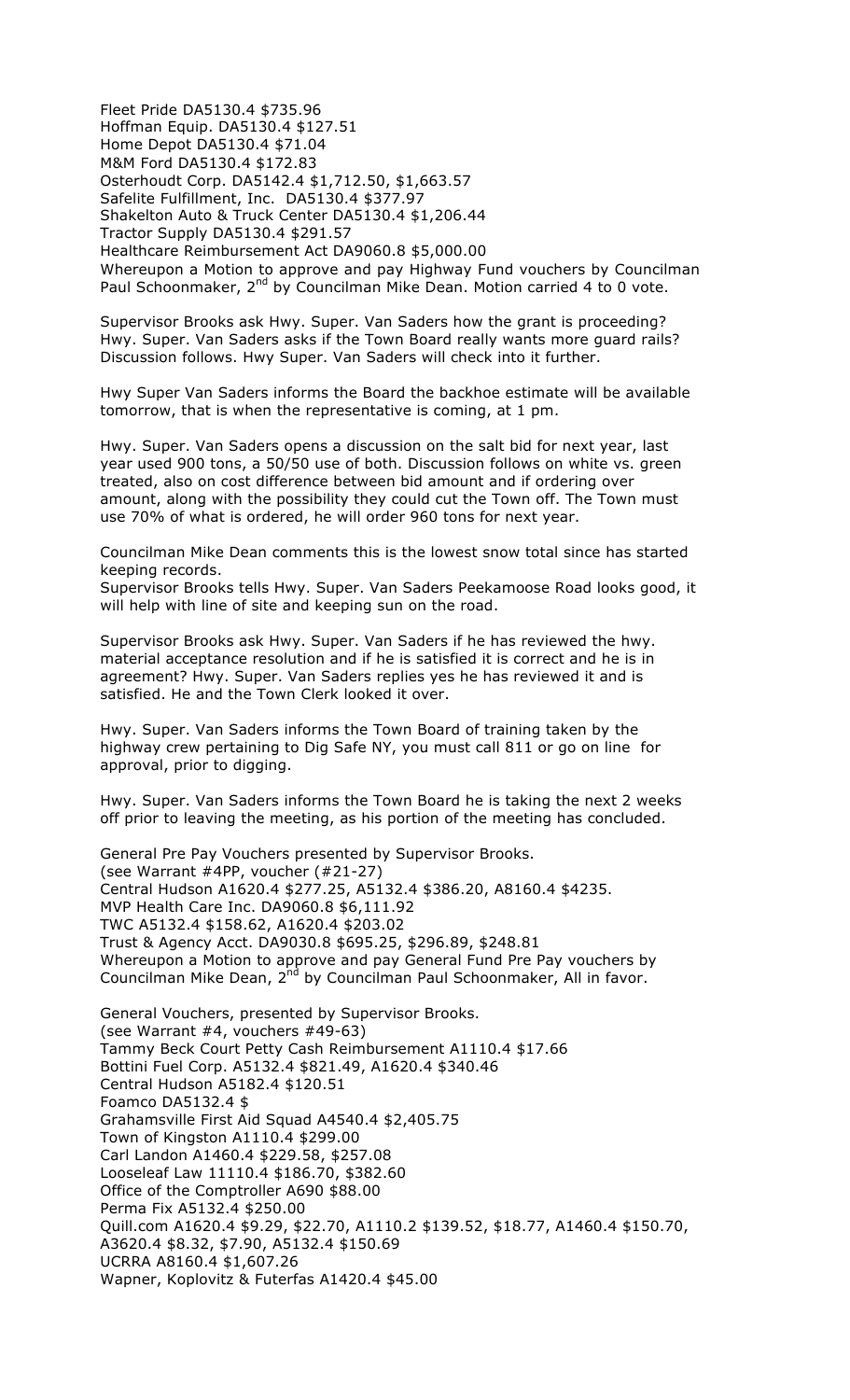Healthcare Reimbursement Act A9060.8 \$5,000.00. Whereupon a Motion to approve and pay General Fund vouchers by Councilman Paul Schoonmaker, 2<sup>nd</sup> by Councilman Mike Dean. Motion carried 4 to 0 vote.

Resolution No. 36A of 2019 **WHEREAS** New York State Town Law section 27 authorizes the Town Board to determine the salaries of town officers and employees, and

**WHEREAS** the salary for foreman is in need of correction.

**NOW, THEREFORE**, be it **RESOLVED** that the following salary be fixed for the following employee for the Fiscal Year 2019 and as approved in the adopted 2019 Budget.

Foreman from \$ 23.83 per hour to \$23.87 per hour.

**Whereupon**, the Resolution was put to a vote, recorded as follows: Motion to adopt and approve by Councilman Mike Dean, 2<sup>nd</sup> by Councilman Kevin Smith. Roll Call Vote:<br>Councilman Mike Dean AYE Councilman Pa Councilman Paul Schoonmaker AYE Councilman Kevin Smith AYE Councilman Gregory Vurckio AYE Supervisor David Brooks AYE Motion carried following a unanimous roll call vote.

Resolution No. 38 of 2019 **WHEREAS,** New York State General Municipal Law section 103 requires municipalities to go to bid and accept the lowest bid price, And

**WHEREAS,** following careful consideration by the Town of Denning Highway Superintendent and the Town Board. And

**WHEREAS**, New York State General Municipal Law § 103 (16) permits local governments to "piggy back" off of other municipal bids; for apparatus, materials, equipment supplies and to contract for additional services related to the afore mentioned off of any local, state, or federal government contract, so long as the contract was in a manner that is consistent with competitive bidding laws. And

**WHEREAS,** Town Law section § 5-36 E-1 authorizes Town Boards to waive Said bid if it is in the Town's best interest and accept the next lowest bid,

**NOW THEREFORE be it RESOLVED** The Town of Denning **HEREBY** accepts the following bids and the Town and any other municipality may "piggy back" on any Town of Denning bid or from any other municipal or other branches of government.

Bruce Donohue Trucking: # 1 Stone (Ton) Low Abrasion, #1 & # 2 Stone (Ton) Low Abrasion, #1A Stone (Ton) Low Abrasion, # 2 Stone (Ton) Low Abrasion, #45 Stone (Ton), Sand Snow & Ice Control (Ton) - No Clay, Item #4, Cold Patch (Ton).

Callanan: Delivered: Screenings (Ton), FOB: Blacktop Hot Mix Type 6 and Type 7

E. Tetz: Gabions (Ton), #1 Stone (Ton) Low Abrasion, #1A Stone (Ton) Low Abrasion, #1 & 2 Stone Mix (Ton) Low Abrasion#45 Stone (Ton), Item #4 (Ton) – Ledge Rock,

Crusher Run Tailgate Spread (Ton), Crusher Run (Ton), Dumped Rip Rap (Ton), Flat Bed Rip Rap (Ton), Stackable Rock (Ton).

Mombaccus: Screenings (Ton) Gabions (Ton), #2 Stone (Ton) Low Abrasion, Item #4 (Ton) from Ledge Rock, Tailings (Ton), Crusher Run (Ton) Tail Gate Spread, Crusher Run (Ton), Flat Bed Rip Rap (Ton), Tailings (Yon), Bank Run (Ton), Slope Rock (Ton).

WLG - 209 Sand & Gravel: Sand- Snow & Ice Control (Ton) No Organics, Dumped Rip Rap (Ton), Tailings (Ton), Bank Run (Ton).